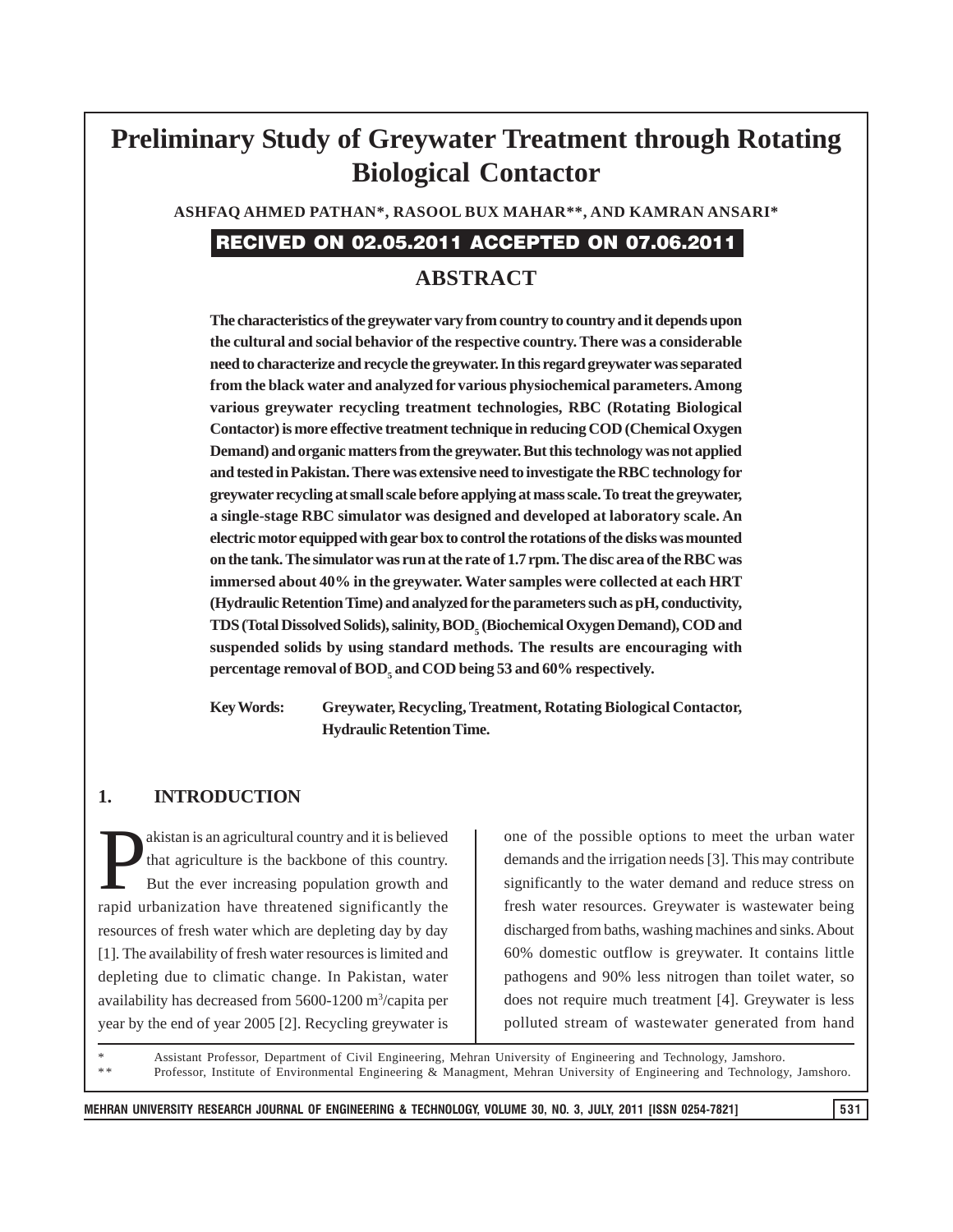washbasins, baths and showers [5]. It will therefore be a potential approach for saving the valuable fresh water in areas where water scarcity is very high.

It is stated that the viability of internal recycling is to some extent dependent upon the water quality and quantities demanded for different operations [6]. Since domestic greywater production is greater than its consumption it is therefore preferable to reuse only "light" greywater (i.e. the less polluted greywater streams originating from baths, showers and washbasins only) and thus reduces treatment costs and possible adverse effects [7]. However, greywater recycling practice is not so common in Pakistan. The quality and nature of greywater is different from other developed countries, moreover the greywater quality characteristics have not been investigated as yet. There is an extensive need to quantify and characterize the greywater. Also there is a need to determine the suitable greywater treatment technology. The treatment system should be hygienically safe, aesthetic, environmentally tolerant, and technically and economically feasible [8]. Greywater can be recycled through many ways but the most technical problems are encountered when it is not sufficiently treated. If wastewater is merely aerated and built for single family, its maintenance cost becomes very high. Again if advanced physical methods are used, such as ultrafiltration and reverse osmosis, then they will require very high energy. The membrane filtration requires a reduced amount of energy and efficient in eliminating microorganisms but very less effective in reducing BOD [8]. Physical, chemical and biological schemes of greywater recycling are found in various parts of the world. Poorer countries favour the low cost and easy to maintain technologies for treatment of greywater [9]. To achieve high degree of treatment, wastewater is treated by aerobic biological treatment processes. Among various biological treatment technologies, RBC is more effective treatment technique. It requires low energy, short hydraulic retention time and low operating cost. It has excellent process control and is capable of handling

a wide range of flows [10]. The combined RBC, sand filtration and chlorination process produces effluent which meets the non-restricted non potable water reuse standard [7]. HRT is also an important parameter in biological treatment process. This parameter has been investigated by Aizenchtadt, E., et. al. [11]. They studied the effect of HRT on the removal pollutants using three different technologies including RBC. It is therefore, necessary to investigate RBC for greywater recycling at small scale before applying at mass scale. The objective of the present study is to characterize light greywater under local climate conditions and develop a laboratory scale greywater treatment plant using RBC technology.

### **2. METHODOLOGY**

### **2.1 Separation of Greywater and Sample Collection**

Four bathrooms in a boy's hostel of NCEAC (National Centre of Excellence in Analytical Chemistry), University of Sindh, Jamshoro, Pakistan were selected and necessary plumbing work was carried out to separate the greywater from domestic wastewater. A tank was constructed just outside the hostel to collect the greywater. The samples were collected from the collection tank and transported to the NCEAC laboratory, where stored in the refrigerator at 4°C temperature.

### **2.2 Analysis of Samples**

In order to characterize the greywater, physiochemical parameters such as pH, TDS, TSS (Total Suspended Solids), BOD<sub>5</sub> and COD were determined. pH value was determined by pH meter (pH-meter 315i/SET) whereas, TDS was determined by using conductivity meter (Conductivity-meter, WTW LF330). These meters were calibrated prior to analysis. BOD and total suspended solids tests were carried out by standard method [12]. COD was determined by using potassium dichromate oxidation ( $K_2Cr_2O_7$ ) standard method [12]. The results are presented in Table 1.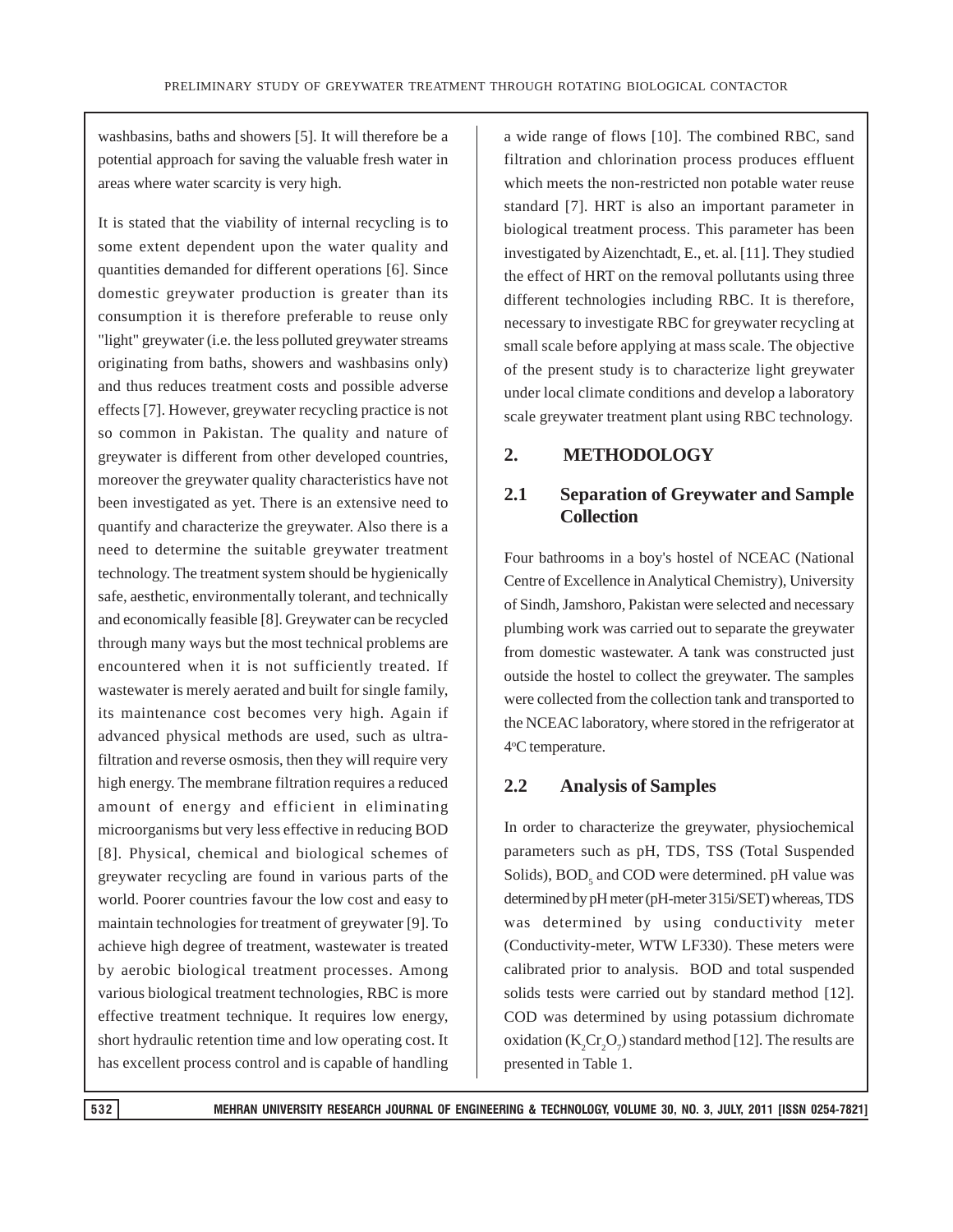#### **2.3 Design and Setup of RBC Simulator**

A single stage RBC simulator was designed and developed at laboratory scale. The simulator tank of 54 liters capacity was fabricated from plastic sheets. The discs were also made from textured plastic and having the surface area of  $9.7785$  m<sup>2</sup>. The ratio of greywater holding tank to the disc area was  $0.0055$  m<sup>3</sup>/m<sup>2</sup>. The simulator was a kind of batch reactor and greywater was kept in the system for specified time and the rotating discs were submerged up to 40% in the greywater. An electric motor equipped with gear box to control the rotations of the disks at the rate of 1.7 rpm was mounted on the shaft as shown in Fig. 1. In this system, large surface area of rotating disks provides accommodation and encourages growth of bacteria. As the discs rotate,

the media come in contact alternatively with the greywater and air and produce an aerobic thin biofilm or biomass of micro organisms. The film contains different types of microorganisms, initially its color is brown and considered as healthy biomass whereas white and grey biofilms are regarded as unhealthy ones. It grows by time and oxidizes the pollutants present in waste water. In doing this, it removes BOD, COD and improves the efficiency of treatment process [13-14].

#### **2.4 Operating Parameters of RBC**

In present work, the RBC was run only on three different HRT i.e. ½ hour, 1 hour and 1 ½ hours. Whereas the discs surface area and rotational speed of the discs per minute were kept fixed.

| No. | Average Result<br>Parameter   |                         |
|-----|-------------------------------|-------------------------|
|     | Biochemical Oxygen Demand     | $55.61 \pm 17.28$ mg/l  |
|     | Chemical Oxygen Demand        | $146.05 \pm 49.08$ mg/l |
|     | Total Suspended Solids        | $154.63 \pm 45.25$ mg/l |
| 4.  | <b>Total Dissolved Solids</b> | $101.50 \pm 20.98$ mg/l |
|     | pН                            | $6.23 \pm 0.05$         |





**TABLE 1. CHARACTERISTICS OF GREYWATER**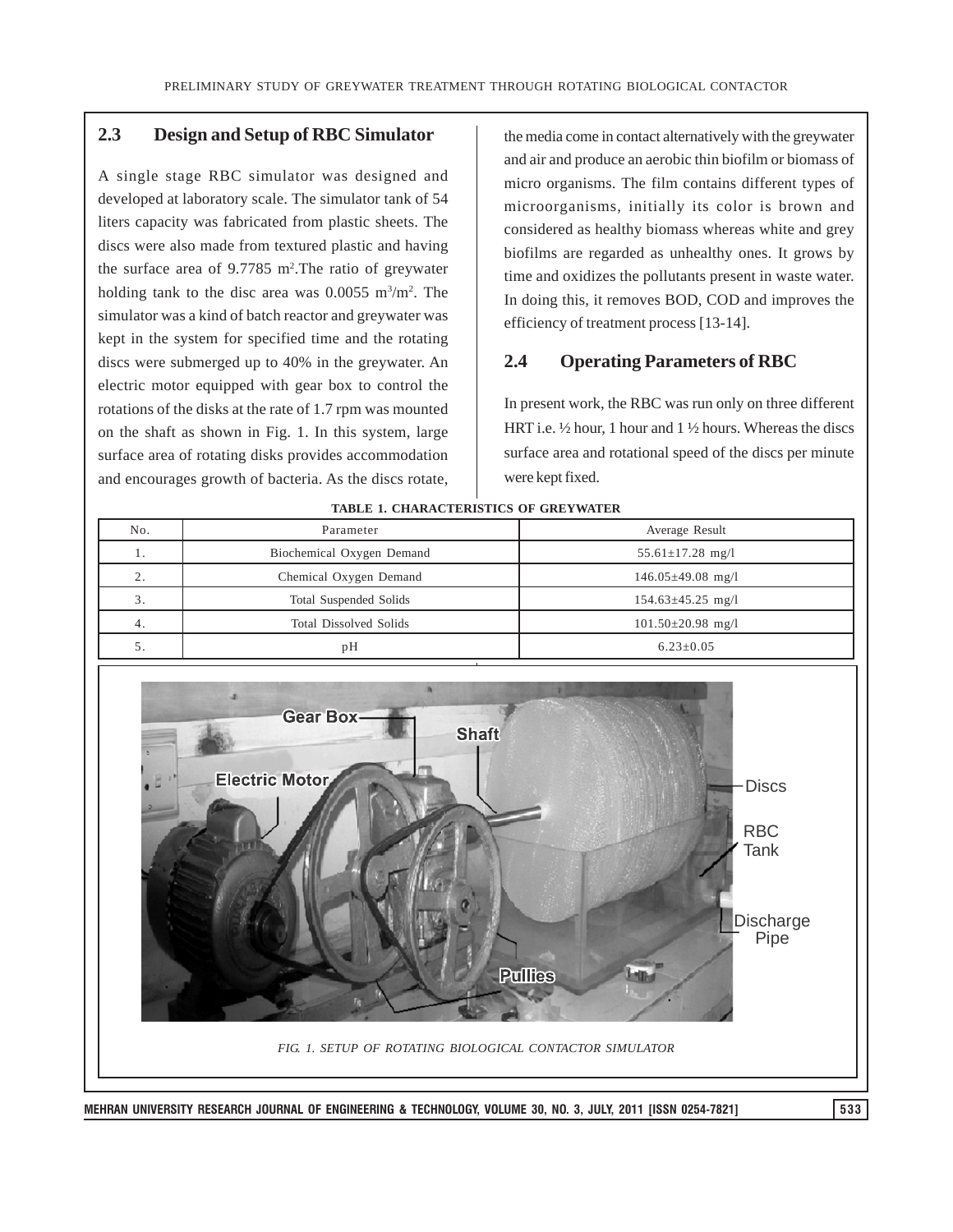## **2.5 Sample Collection of Treated Greywater**

To determine the performance of simulator, greywater samples were collected from the RBC simulator run at different HRTs i.e. ½ hour, 1 hour and 1½ hours and analyzed for aforesaid parameters.

#### **2.6 Analysis of Samples**

The samples collected before and after treatment were analyzed for pH, TDS, TSS,  $BOD<sub>5</sub>$  and COD by using standards methods as stated in Section 2.2. The results are given in Table 2.

### **3. RESULTS AND DISCUSSION**

#### **3.1 Characteristics of the Greywater**

The sources of greywater for the present study were washbasin and showers. Greywater generated from laundry and kitchen was not connected with greywater collection tank. Thus physiochemical analysis of the greywater generated from the above mentioned source was carried out. The pH value of the greywater was witnessed in the acidic range and was observed between 6 and 6.5. It depends upon the consumption of type of toothpastes, soaps and shampoos as well as on the cleansing chemicals used to wash washbasins and bathrooms which greatly influence the pH value of greywater generated. It is reported that greywater characteristics are highly variable depending upon living styles, products used by the people, the type of distribution system and source of water supply [1,15].

The TDS of the greywater generated from NCEAC hostel varied between 74 and 123 mg/l. This variation depends upon the chemical used during the washing by users. Sometimes this variation is found to be significant which is due to variation in source of water supply, i.e. the river water. In the dry period flow in the river is less and basin flow is additionally supplied with surface water which includes salts and causes the increase in TDS. Similarly variation in TSS,  $BOD<sub>5</sub>$  and COD were also observed from 101-202, 36-77 and 79-195 mg/l respectively. The variation of TSS depends upon the sedimentation of the suspended materials in the greywater tank and the time of sampling after greywater generation. The variation of BOD<sub>5</sub> in the effluent depends upon the type of contamination added during washing, sedimentation and oxidation of organic matters. The variation of COD indicates variation in consumption of chemical during washing and this may be due to settlement or biodegradation in the storage tank [16].

#### **3.2 Treatment of Greywater**

The RBC simulator was operated at 1.7 rpm at various HRTs. Water samples were collected from the raw greywater, after ½ hour, 1 hour and 1½ hours HRTs and analyzed for physiochemical parameters. The pH value was observed of the untreated greywater and treated at ½ hour, 1 hour and 1<sup>1</sup>/<sub>2</sub> hours HTRs in the range of 6.23±0.05, 6.48 $\pm$ 0.08, 6.65 $\pm$ 0.15 and 6.75 $\pm$ 0.16 mg/l. The pH value is increasing with the increase of HRTs as shown in Table 2. The increase of pH value with increase of HRTs indicates that volatile fatty acids oxidized due to increase of aerobic condition in the tank.

| No. | Parameter                     | Untreated Greywater     | Treated Greywater at Various Hydraulic Retention Times |                         |                         |
|-----|-------------------------------|-------------------------|--------------------------------------------------------|-------------------------|-------------------------|
|     |                               |                         | $\frac{1}{2}$ Hour                                     | 1Hour                   | $1\frac{1}{2}$ Hours    |
| 1.  | Biochemical Oxygen Demand     | $55.61 \pm 17.28$ mg/l  | $40.43 \pm 13.36$ mg/l                                 | $32.59 \pm 13.98$ mg/l  | $26.46 \pm 12.96$ mg/l  |
| 2.  | Chemical Oxygen Demand        | $146.05 \pm 49.08$ mg/l | $114.68 \pm 8.94$ mg/l                                 | $73.13 \pm 38.04$ mg/l  | $57.90 \pm 26.03$ mg/l  |
| 3.  | Total Suspended Solids        | $154.63 \pm 45.25$ mg/l | $140.75 \pm 48.48$ mg/l                                | 136.75±41.64 mg/l       | $137.50 \pm 30.56$ mg/l |
| 4.  | <b>Total Dissolved Solids</b> | $101.50 \pm 20.98$ mg/l | $102.50 \pm 21.61$ mg/l                                | $102.25 \pm 23.13$ mg/l | $103.00 \pm 24.32$ mg/l |
| 5.  | pН                            | $6.23 \pm 0.05$         | $6.48 \pm 0.08$                                        | $6.65 \pm 0.15$         | $6.75 \pm 0.16$         |

#### **TABLE 2. COMPARISON OF UNTREATED AND TREATED GREYWATER AT VARIOUS HYDRAULIC RETENTION TIMES**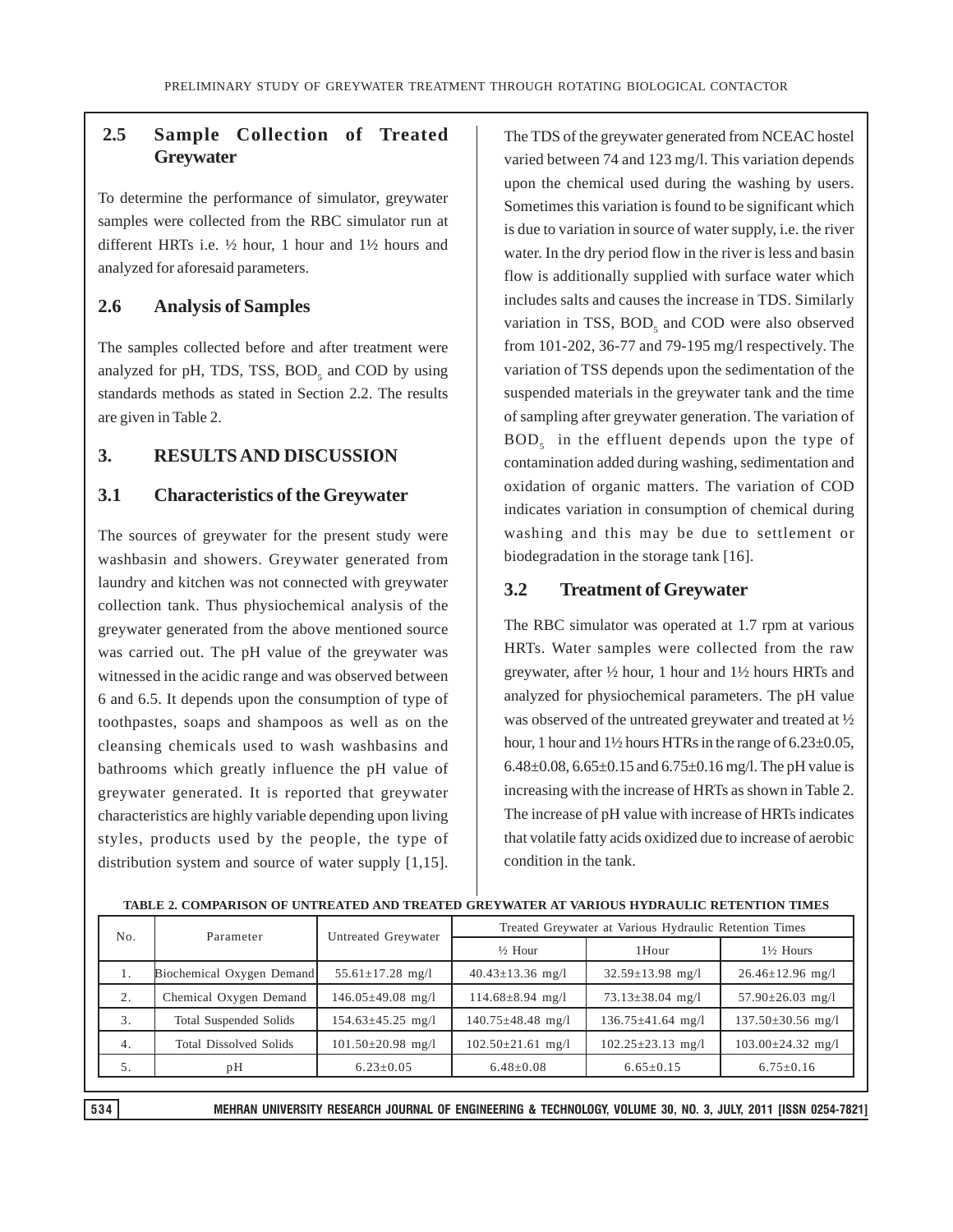No significant change in the values of TDS was observed during the treatment. The TDS content of the untreated and treated greywater at  $\frac{1}{2}$  hour, 1 hour and  $1\frac{1}{2}$  hours HTRs were found in the range of 101.50±21, 102.50±21.61, 102±23 and 103±24 mg/l respectively as mentioned in Table 2.

The  $BOD<sub>5</sub>$  in the greywater was due to the presence of biodegradable organic matters. The  $BOD<sub>5</sub>$  was observed of the untreated and treated greywater at ½ hour, 1 hour and  $1\frac{1}{2}$  hours HTRs in the range of  $55.61 \pm 17.28$ , 40.43±13.36, 32.59±13.98 and 26.46±12.96 mg/l respectively as shown in Table 2. As depicted in Fig.  $2$ ,  $BOD<sub>5</sub>$  was significantly reduced due to the increase of HRTs. This indicates that further increase of HRTs would reduce more biodegradable organic matters and resultantly removal percentage of  $\text{BOD}_5$  will be more. However, for the present study no further treatment was carried out as the results of BOD<sub>5</sub> were found to be within the range of American standards of 30 mg/l for restricted reuse only [17].

The COD in the greywater is due to the presence of biodegradable and non biodegradable organic matters. The COD was observed in the untreated and treated greywater at ½ hour, 1 hour and 1½ hours HRTs in the range of 146.05±49.08, 114±8.94, 73.13±38.04 and 57.90±26.03 mg/l as mentioned in Table 2. Fig. 3 shows the removal percentage of COD is increased or in other words the biodegradable organic matters being reduced, with the increase of HRTs.

Fig. 4 shows the percentage removal of TSS with the increase of HRTs. Only little change in the TSS was observed with the increase in HRTs due the growth of biomass during the aerobic treatment.

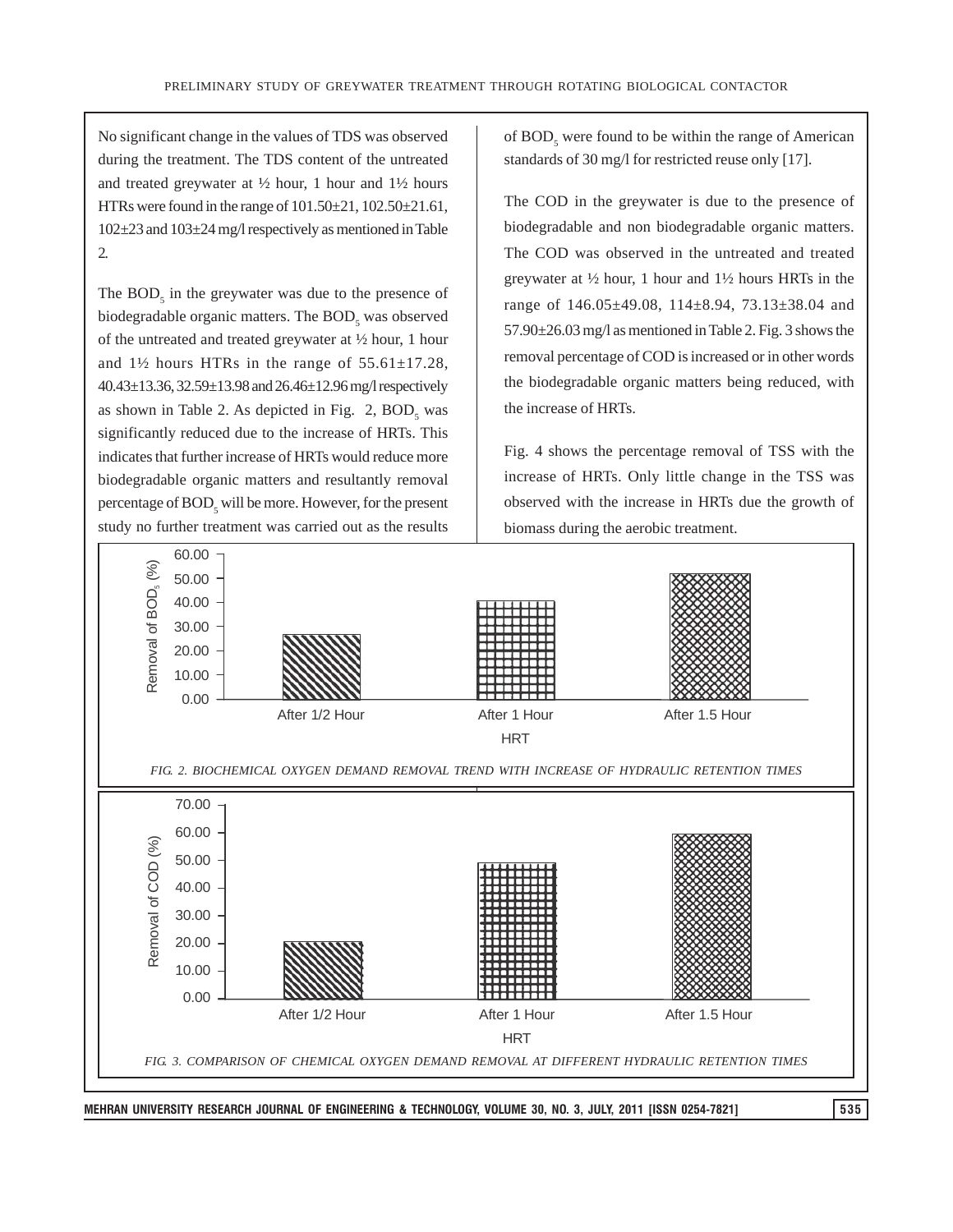Based on the studies conducted by [8,18-20] a non-potable grey water reuse guidelines are proposed for both unrestricted and restricted reuses. It is obvious that restricted non-potable reuses have lower water quality requirements as compared to the unrestricted non-potable reuses [17]. The RBC simulator result of  $BOD<sub>5</sub>$  was compared with the greywater guideline values set by China, USA, and Japan [17]. It shows that  $\mathrm{BOD}_5$  observed at 1.5 HRTs is 26 mg/l which is less than USA guide lines (30 mg/ l) and bit higher than the china and Japan standards (20 mg/l). However, this study is ongoing which would bring suitable standard values by optimizing the various parameters.

In literature effect of HRT on treatment is rarely focused by researchers. However, [10] have discussed different technologies for greywater treatment. In their study RBC was operated for 2 hours and got removal efficiency of BOD and COD as 61 and 97% respectively. Whereas the removal percentage of BOD and COD in present study with maximum 1½ h HRT is 53 and 60% respectively. The difference in removal efficiency may be due to the fact that in their study [10] the greywater has been treated in double basin RBC, given sedimentation period and operated on relatively more HRT.

### **3.3 Economic Feasibility of RBC**

In this study economic feasibility of the RBC technology is considered. The investment costs of RBC-based system consist of less than 0.5% of the price of an apartment (five storey buildings). While conducting economic feasibility

of any onsite greywater treatment system, two separate objectives should be considered which are costs and benefits [21]. Basically these objectives are availed by two characters i.e. individual consumer and general public. The individual consumer (flat owner, a family living in a flat, a group of occupants living in the same multi-flat building, etc.) can save money by using recycled greywater for non potable use like toilet flushing and gardening. On one hand the consumer saves extra charges in lieu of potable water and sewage bills but on other hand the customer takes load of paying the capital, operation and maintenance costs of the treatment and reuse system. The general public (the stakeholder likewise public water service, private water company, central government, etc.) does not pay for the on-site greywater treatment and reuse systems, but it gets benefit from the reuse practice of individual consumers in terms of low discharge of waste water. The reduced quantity of waste water means relatively less expenditure on sewage collection and energy required for its treatment [21].

Water is the basic need of human being. In the past 100 years, the world population tripled but water consumption for daily life multiplied six folds [22]. Report states that average utilization of domestic water in developing countries is 157 l/c/d. Hence a household of 6-8 persons will require more than 1000 litres or  $1 \text{ m}^3/\text{day}$  [23]. In Pakistan the average tariff of 1m3 of potable water is US\$ 0.15 but most of the urban communities do not depend on government owned water connection because the water supply network is often ineffective due to

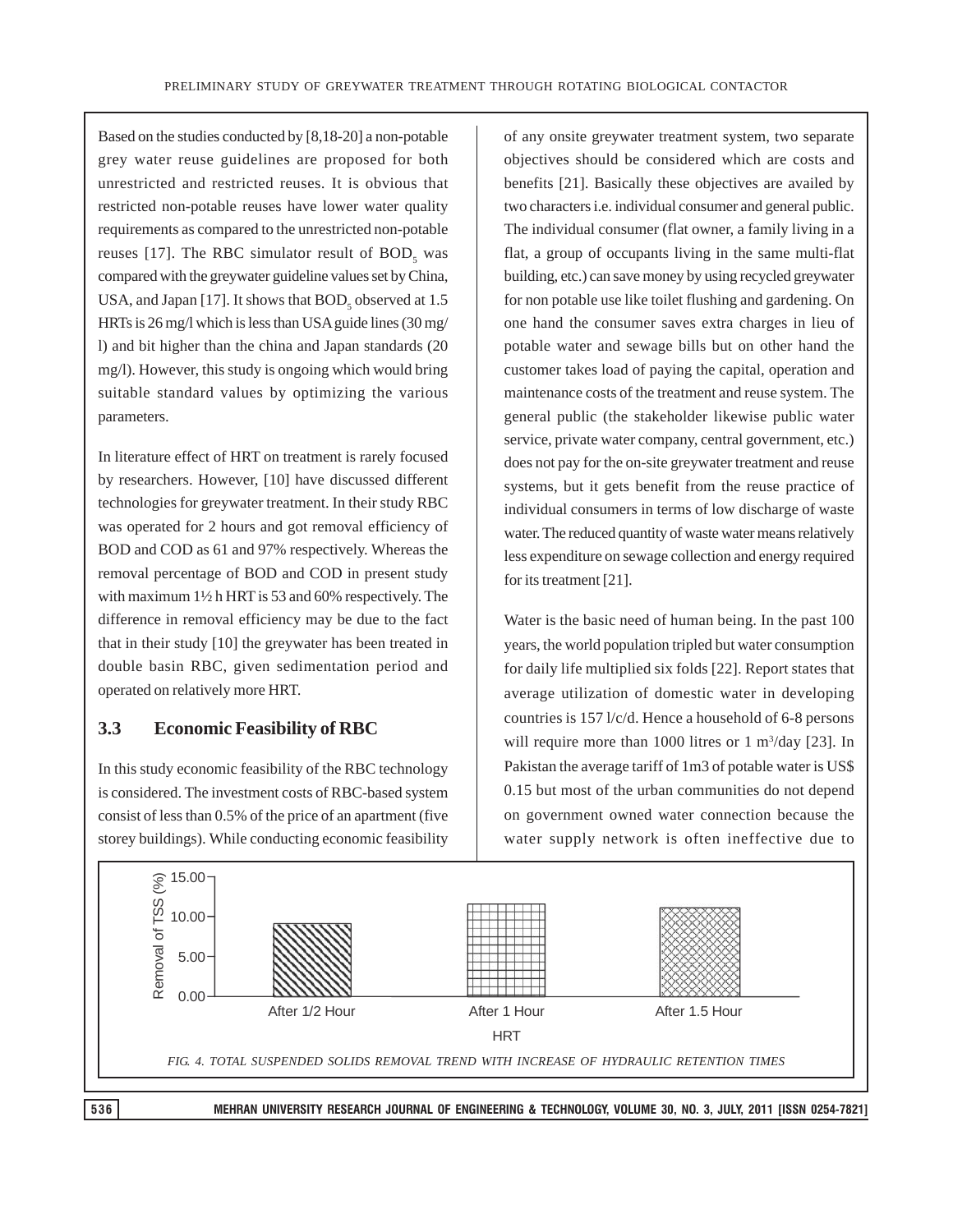intermittent supply and break down of electricity that is why people are compelled to purchase potable water from water vendors which charge at the rate of US\$ 1.14/m3 (Rs: 100/m3 ) or US\$ 34.2/month [23]. It is about 8 times more than the average tariff of water.

In Pakistan, people use same quality of water for toilet flushing and gardening purposes which they receive from public or private water companies. The average requirement of water for aforesaid purposes is about 54% of the total household water consumption [24]. This need can be fulfilled by using treated greywater. Besides saving monthly charges in terms of utility bills, the use of treated greywater would minimize the load on sewage treatment plant and also protect the environment. The water carrying vehicles or trucks which are supplying water to the consumers, produce emissions of green house gases, create noise pollution and erode existing road ways. The use of treated greywater can save the potable water and its transportation and production charges. Whereas the cost of energy utilized for running the RBC system can be saved from the reduction (saving) of water and sewage bills. In this way the RBC system for treatment of greywater and reuse is feasible for centralized apartments.

#### **4. CONCLUSIONS**

The greywater generated in the NCEAC hostel was characterized and it was observed that greywater generated from the washbasins and showers is less polluted.  $BOD<sub>s</sub>$ and COD of the greywater were observed in the range of 36-77 and 79-195 mg/l respectively. RBC simulator was designed and developed at laboratory scale and operated at 1.7 rpm with various HRTs. The significant amount of BOD<sub>5</sub> and COD were removed about 53 and 60% respectively at 1.5 HRTs. The RBC simulator result of BOD<sub>5</sub> was compared with the greywater guidelines values set by China, USA, Australia and Japan. It shows that BOD, observed at 1.5 HRTs is less than USA guide lines and little higher than the china and Japan standards.

#### **ACKNOWLEDGEMENT**

Authors are greatly acknowledging this work to DFID for providing funding in DelPHE-II Project through British Council, Karachi, Pakistan.

#### **REFERENCES**

- [1] Nghiem, D., Oschmann, N., and Schafer, I., "Fouling in Greywater Recycling by Direct Ultrafiltration", Desalination, Volume 187, pp. 283-290, 2006.
- [2] Sheikh, B.A., Sheikh, S.A., and Soomro, G.H., "Pakistan Agriculture in Global perspective", Pakistan Journal of Agriculture, Agricultural Engineering, Vetterinary Sciences, Sindh Agriculture University, Volume 21, No. 2, pp. 53-59, Tando Jam, Pakistan, 2005.
- [3] Halalsheh, M., Dalahmeh, S., Sayed, M., and Suleiman, W., "Greywater Characteristics and Treatment Options for Rural Areas in Jordan", Bio-Resource Technology, Volume 99, pp. 6635-6641, 2008.
- [4] Madungwe, E., and Sakuringwa, S., "A Strategy for Water Demand Management in Harare", Physics and Chemistry of the Earth, Parts A/B/C, Volume 32, Nos. 15-18, pp. 1231-1236, 2007.
- [5] Memon, F.A., and Butler, D., "Greywater Reuse in Households", Lehr, J., Keeley, J., Lehr, III Jak, T.B., (Editors), Encyclopaedia of Water, John Wiley & Sons, 2005.
- [6] Sayers, D., "A Study of Domestic Greywater Recycling", Interim Report, National Water Demand Management Centre, Environment Agency, Worthing, UK, 1998.
- [7] Friedler, E., Kovalio, R., and Galil, N.I., "On-Site Greywater Treatment and Reuse in Multi-Storey Buildings", Water Science Technology, Volume 51, No. 10, pp. 187-94, 2005.
- [8] Nolde, E., "Greywater Reuse Systems for Toilet Flushing in Multi-Storey Buildings - Over Ten Years Experience in Berlin", Urban Water, Volume 1-4, pp. 275-284, 2000.
- [9] Pidou, M., Memon, F.A., Stephenson, T., Jefforson, B., and Jeffrey, P., "Greywater Recycling: Treatment Options and Applications", Engineering Sustainability, Volume 60, pp. 119-131, 2007.